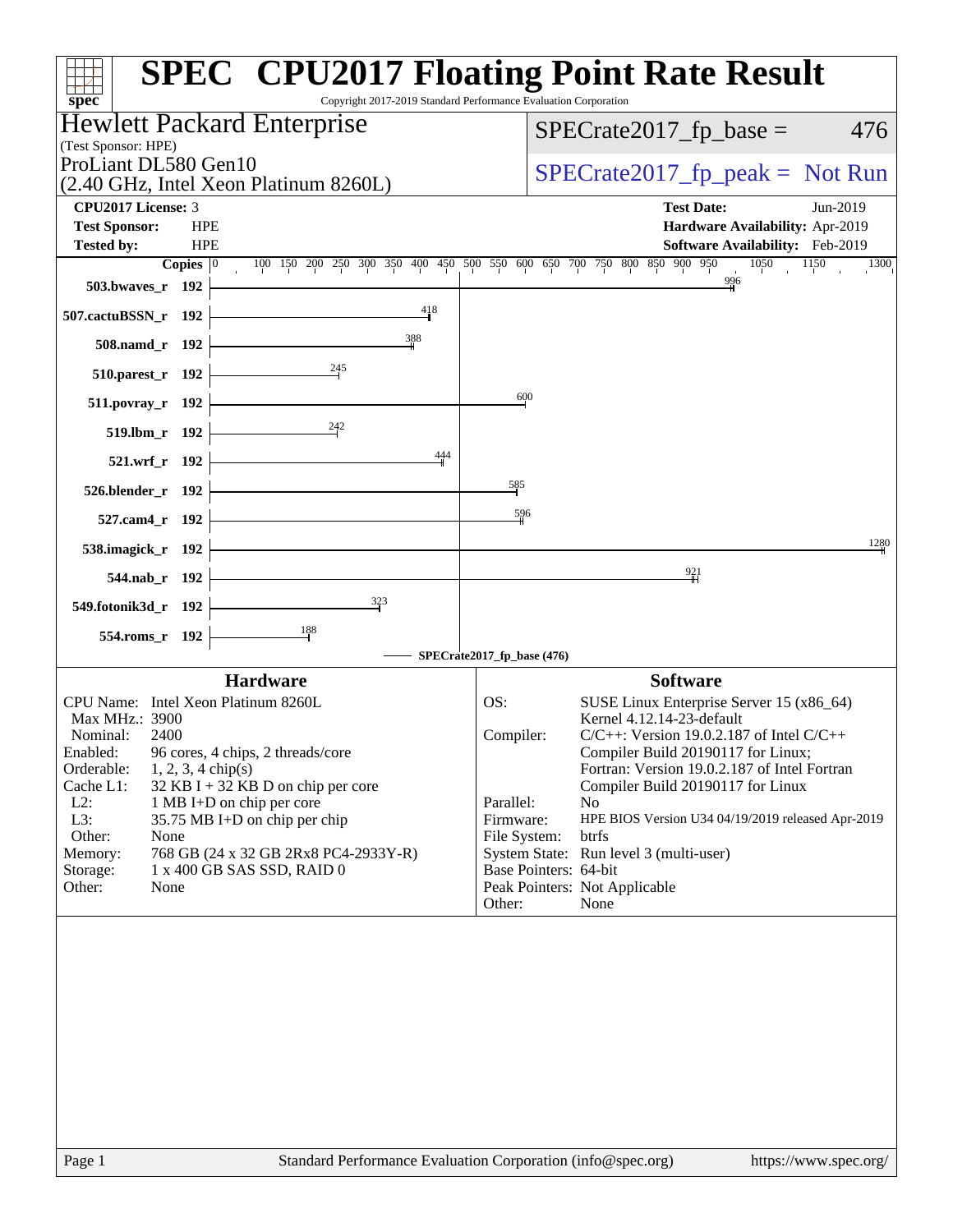Copyright 2017-2019 Standard Performance Evaluation Corporation

## Hewlett Packard Enterprise

(Test Sponsor: HPE)

(2.40 GHz, Intel Xeon Platinum 8260L)

 $SPECTate2017<sub>fp</sub> base = 476$ 

## ProLiant DL580 Gen10  $SPECrate2017$  fp\_peak = Not Run

**[CPU2017 License:](http://www.spec.org/auto/cpu2017/Docs/result-fields.html#CPU2017License)** 3 **[Test Date:](http://www.spec.org/auto/cpu2017/Docs/result-fields.html#TestDate)** Jun-2019 **[Test Sponsor:](http://www.spec.org/auto/cpu2017/Docs/result-fields.html#TestSponsor)** HPE **[Hardware Availability:](http://www.spec.org/auto/cpu2017/Docs/result-fields.html#HardwareAvailability)** Apr-2019 **[Tested by:](http://www.spec.org/auto/cpu2017/Docs/result-fields.html#Testedby)** HPE **[Software Availability:](http://www.spec.org/auto/cpu2017/Docs/result-fields.html#SoftwareAvailability)** Feb-2019

### **[Results Table](http://www.spec.org/auto/cpu2017/Docs/result-fields.html#ResultsTable)**

|                                                                                                                                                                                                                                      | <b>Base</b>   |                |       |                |       |                |       |               |                | <b>Peak</b>  |                |              |                |              |
|--------------------------------------------------------------------------------------------------------------------------------------------------------------------------------------------------------------------------------------|---------------|----------------|-------|----------------|-------|----------------|-------|---------------|----------------|--------------|----------------|--------------|----------------|--------------|
| <b>Benchmark</b>                                                                                                                                                                                                                     | <b>Copies</b> | <b>Seconds</b> | Ratio | <b>Seconds</b> | Ratio | <b>Seconds</b> | Ratio | <b>Copies</b> | <b>Seconds</b> | <b>Ratio</b> | <b>Seconds</b> | <b>Ratio</b> | <b>Seconds</b> | <b>Ratio</b> |
| 503.bwayes_r                                                                                                                                                                                                                         | 192           | 1929           | 998   | 1943           | 991   | 1934           | 996   |               |                |              |                |              |                |              |
| 507.cactuBSSN r                                                                                                                                                                                                                      | 192           | 579            | 419   | 584            | 416   | 582            | 418   |               |                |              |                |              |                |              |
| $508$ .namd_r                                                                                                                                                                                                                        | 192           | 471            | 388   | 477            | 382   | 470            | 388   |               |                |              |                |              |                |              |
| 510.parest_r                                                                                                                                                                                                                         | 192           | 2048           | 245   | 2050           | 245   | 2049           | 245   |               |                |              |                |              |                |              |
| 511.povray_r                                                                                                                                                                                                                         | 192           | 747            | 600   | 748            | 600   | 747            | 600   |               |                |              |                |              |                |              |
| $519.$ lbm_r                                                                                                                                                                                                                         | 192           | 837            | 242   | 837            | 242   | 837            | 242   |               |                |              |                |              |                |              |
| $521.wrf$ r                                                                                                                                                                                                                          | 192           | 968            | 444   | 976            | 441   | 968            | 444   |               |                |              |                |              |                |              |
| 526.blender r                                                                                                                                                                                                                        | 192           | 501            | 584   | 500            | 585   | 500            | 585   |               |                |              |                |              |                |              |
| $527$ .cam $4r$                                                                                                                                                                                                                      | 192           | 564            | 596   | 564            | 596   | 568            | 592   |               |                |              |                |              |                |              |
| 538.imagick_r                                                                                                                                                                                                                        | 192           | 372            | 1280  | 373            | 1280  | 372            | 1280  |               |                |              |                |              |                |              |
| $544$ .nab_r                                                                                                                                                                                                                         | 192           | 352            | 919   | 351            | 921   | 348            | 928   |               |                |              |                |              |                |              |
| 549.fotonik3d r                                                                                                                                                                                                                      | 192           | 2319           | 323   | 2308           | 324   | 2315           | 323   |               |                |              |                |              |                |              |
| $554$ .roms_r                                                                                                                                                                                                                        | 192           | 1630           | 187   | 1619           | 188   | 1617           | 189   |               |                |              |                |              |                |              |
| $SPECrate2017_fp\_base =$<br>476                                                                                                                                                                                                     |               |                |       |                |       |                |       |               |                |              |                |              |                |              |
| $SPECrate2017$ fp peak =<br><b>Not Run</b>                                                                                                                                                                                           |               |                |       |                |       |                |       |               |                |              |                |              |                |              |
| $\blacksquare$ . The state of the state of the state of the state of the state of the state of the state of the state of the state of the state of the state of the state of the state of the state of the state of the state of the |               |                |       |                |       |                |       |               |                |              |                |              |                |              |

Results appear in the [order in which they were run](http://www.spec.org/auto/cpu2017/Docs/result-fields.html#RunOrder). Bold underlined text [indicates a median measurement.](http://www.spec.org/auto/cpu2017/Docs/result-fields.html#Median)

### **[Submit Notes](http://www.spec.org/auto/cpu2017/Docs/result-fields.html#SubmitNotes)**

 The numactl mechanism was used to bind copies to processors. The config file option 'submit' was used to generate numactl commands to bind each copy to a specific processor. For details, please see the config file.

## **[Operating System Notes](http://www.spec.org/auto/cpu2017/Docs/result-fields.html#OperatingSystemNotes)**

 Stack size set to unlimited using "ulimit -s unlimited" Transparent Huge Pages enabled by default Prior to runcpu invocation Filesystem page cache synced and cleared with: sync; echo 3 > /proc/sys/vm/drop\_caches runcpu command invoked through numactl i.e.: numactl --interleave=all runcpu <etc>

## **[General Notes](http://www.spec.org/auto/cpu2017/Docs/result-fields.html#GeneralNotes)**

Environment variables set by runcpu before the start of the run: LD\_LIBRARY\_PATH = "/home/cpu2017\_u2/lib/ia32:/home/cpu2017\_u2/lib/intel64"

 Binaries compiled on a system with 1x Intel Core i9-7900X CPU + 32GB RAM memory using Redhat Enterprise Linux 7.5 NA: The test sponsor attests, as of date of publication, that CVE-2017-5754 (Meltdown) is mitigated in the system as tested and documented.

**(Continued on next page)**

| Page 2 | Standard Performance Evaluation Corporation (info@spec.org) | https://www.spec.org/ |
|--------|-------------------------------------------------------------|-----------------------|
|--------|-------------------------------------------------------------|-----------------------|

**[spec](http://www.spec.org/)**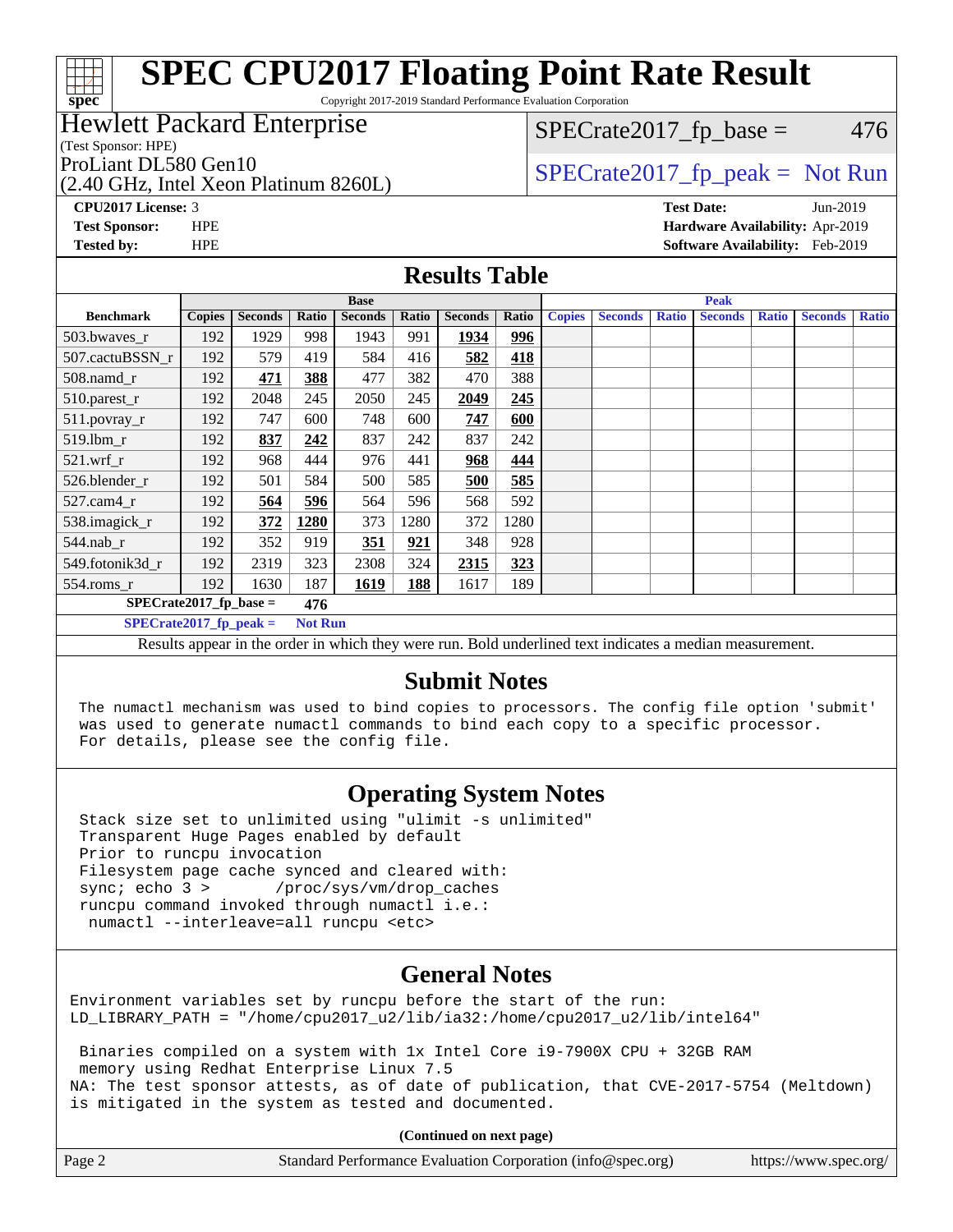Copyright 2017-2019 Standard Performance Evaluation Corporation

### Hewlett Packard Enterprise

(2.40 GHz, Intel Xeon Platinum 8260L)

 $SPECTate2017<sub>fp</sub> base = 476$ 

(Test Sponsor: HPE)

ProLiant DL580 Gen10  $SPECrate2017$  fp\_peak = Not Run

**[spec](http://www.spec.org/)**

**[Tested by:](http://www.spec.org/auto/cpu2017/Docs/result-fields.html#Testedby)** HPE **[Software Availability:](http://www.spec.org/auto/cpu2017/Docs/result-fields.html#SoftwareAvailability)** Feb-2019

**[CPU2017 License:](http://www.spec.org/auto/cpu2017/Docs/result-fields.html#CPU2017License)** 3 **[Test Date:](http://www.spec.org/auto/cpu2017/Docs/result-fields.html#TestDate)** Jun-2019 **[Test Sponsor:](http://www.spec.org/auto/cpu2017/Docs/result-fields.html#TestSponsor)** HPE **[Hardware Availability:](http://www.spec.org/auto/cpu2017/Docs/result-fields.html#HardwareAvailability)** Apr-2019

## **[General Notes \(Continued\)](http://www.spec.org/auto/cpu2017/Docs/result-fields.html#GeneralNotes)**

Yes: The test sponsor attests, as of date of publication, that CVE-2017-5753 (Spectre variant 1) is mitigated in the system as tested and documented. Yes: The test sponsor attests, as of date of publication, that CVE-2017-5715 (Spectre variant 2) is mitigated in the system as tested and documented.

## **[Platform Notes](http://www.spec.org/auto/cpu2017/Docs/result-fields.html#PlatformNotes)**

Page 3 Standard Performance Evaluation Corporation [\(info@spec.org\)](mailto:info@spec.org) <https://www.spec.org/> BIOS Configuration: Thermal Configuration set to Maximum Cooling Memory Patrol Scrubbing set to Disabled LLC Prefetch set to Enabled LLC Dead Line Allocation set to Disabled Enhanced Processor Performance set to Enabled Workload Profile set to General Throughput Compute Workload Profile set to Custom Energy/Performance Bias set to Balanced Performance Advanced Memory Protection set to Advanced ECC Sysinfo program /home/cpu2017\_u2/bin/sysinfo Rev: r5974 of 2018-05-19 9bcde8f2999c33d61f64985e45859ea9 running on dl580-sles15 Wed Jun 26 16:05:38 2019 SUT (System Under Test) info as seen by some common utilities. For more information on this section, see <https://www.spec.org/cpu2017/Docs/config.html#sysinfo> From /proc/cpuinfo model name : Intel(R) Xeon(R) Platinum 8260L CPU @ 2.40GHz 4 "physical id"s (chips) 192 "processors" cores, siblings (Caution: counting these is hw and system dependent. The following excerpts from /proc/cpuinfo might not be reliable. Use with caution.) cpu cores : 24 siblings : 48 physical 0: cores 0 1 2 3 9 10 11 12 13 16 17 18 19 20 21 24 25 26 27 28 29 physical 1: cores 0 1 2 3 4 8 9 10 11 12 13 16 17 18 19 20 21 25 26 27 28 29 physical 2: cores 0 1 2 3 4 8 9 10 11 12 13 16 17 18 19 20 21 25 26 27 28 29 physical 3: cores 0 1 2 3 4 8 9 10 11 12 13 16 17 18 19 20 21 25 26 27 28 29 From lscpu: Architecture: x86\_64 CPU op-mode(s): 32-bit, 64-bit Byte Order: Little Endian CPU(s): 192 On-line CPU(s) list: 0-191 Thread(s) per core: 2 Core(s) per socket: 24 **(Continued on next page)**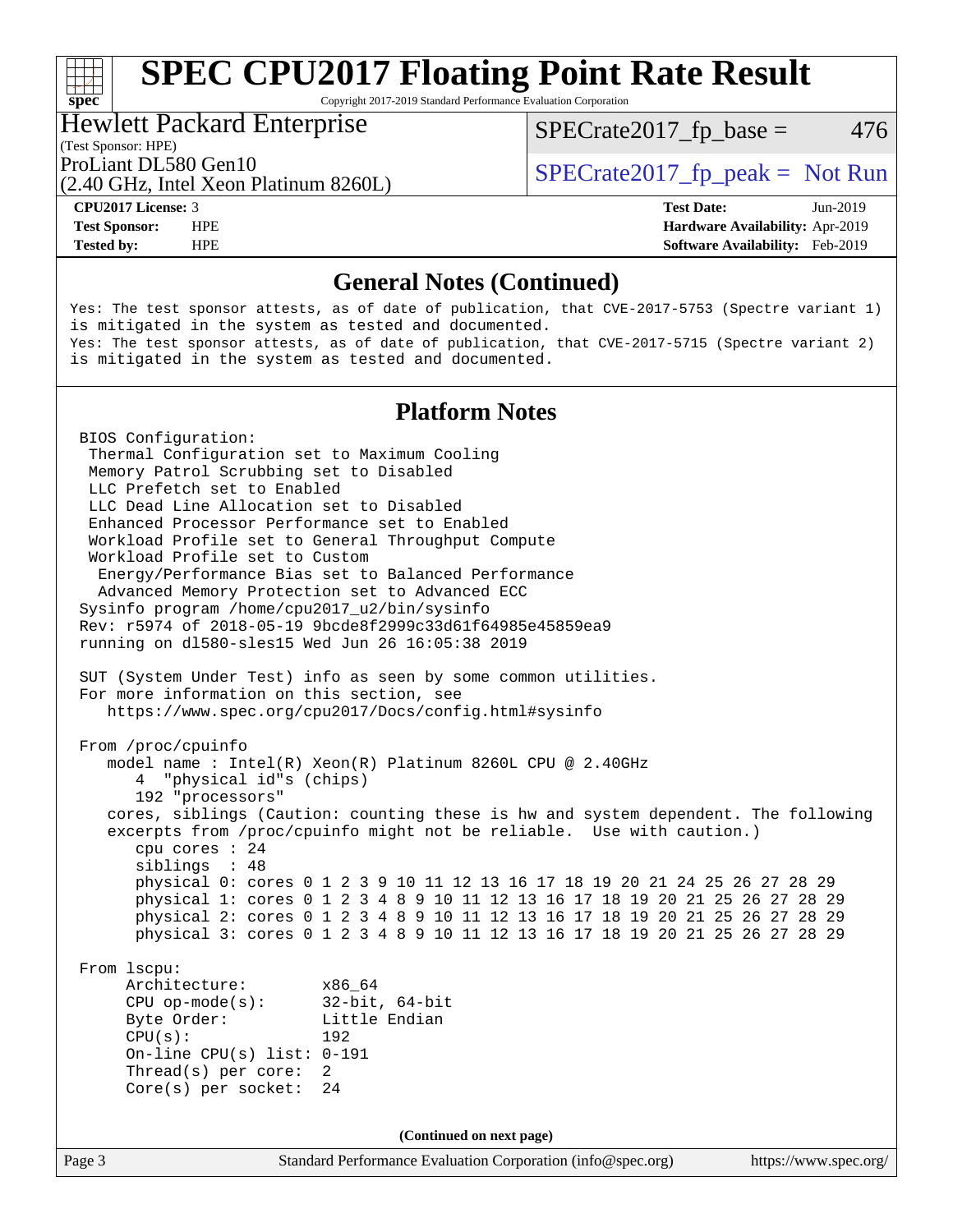# **[spec](http://www.spec.org/)**

## **[SPEC CPU2017 Floating Point Rate Result](http://www.spec.org/auto/cpu2017/Docs/result-fields.html#SPECCPU2017FloatingPointRateResult)**

Copyright 2017-2019 Standard Performance Evaluation Corporation

## Hewlett Packard Enterprise

 $SPECrate2017_fp\_base = 476$ 

(Test Sponsor: HPE)

(2.40 GHz, Intel Xeon Platinum 8260L)

ProLiant DL580 Gen10<br>  $(2.40 \text{ GHz} \text{ Intel } \text{Xeon} \text{ Platinum } 82601)$  SPECrate 2017\_fp\_peak = Not Run

**[CPU2017 License:](http://www.spec.org/auto/cpu2017/Docs/result-fields.html#CPU2017License)** 3 **[Test Date:](http://www.spec.org/auto/cpu2017/Docs/result-fields.html#TestDate)** Jun-2019 **[Test Sponsor:](http://www.spec.org/auto/cpu2017/Docs/result-fields.html#TestSponsor)** HPE **[Hardware Availability:](http://www.spec.org/auto/cpu2017/Docs/result-fields.html#HardwareAvailability)** Apr-2019 **[Tested by:](http://www.spec.org/auto/cpu2017/Docs/result-fields.html#Testedby)** HPE **[Software Availability:](http://www.spec.org/auto/cpu2017/Docs/result-fields.html#SoftwareAvailability)** Feb-2019

### **[Platform Notes \(Continued\)](http://www.spec.org/auto/cpu2017/Docs/result-fields.html#PlatformNotes)**

| Socket(s):                                                                          | 4                                                                                    |  |  |  |  |
|-------------------------------------------------------------------------------------|--------------------------------------------------------------------------------------|--|--|--|--|
| NUMA $node(s):$                                                                     | 8                                                                                    |  |  |  |  |
| Vendor ID:                                                                          | GenuineIntel                                                                         |  |  |  |  |
| CPU family:                                                                         | 6                                                                                    |  |  |  |  |
| Model:                                                                              | 85                                                                                   |  |  |  |  |
| Model name:                                                                         | $Intel(R) Xeon(R) Platinum 8260L CPU @ 2.40GHz$                                      |  |  |  |  |
| Stepping:                                                                           | 6                                                                                    |  |  |  |  |
| CPU MHz:                                                                            | 2400.000                                                                             |  |  |  |  |
| BogoMIPS:                                                                           | 4800.00                                                                              |  |  |  |  |
| Virtualization:                                                                     | $VT - x$                                                                             |  |  |  |  |
| L1d cache:                                                                          | 32K                                                                                  |  |  |  |  |
| Lli cache:                                                                          | 32K                                                                                  |  |  |  |  |
| L2 cache:<br>L3 cache:                                                              | 1024K<br>36608K                                                                      |  |  |  |  |
| NUMA $node0$ $CPU(s)$ :                                                             | $0 - 11, 96 - 107$                                                                   |  |  |  |  |
| NUMA $node1$ $CPU(s):$                                                              | $12 - 23, 108 - 119$                                                                 |  |  |  |  |
| NUMA node2 CPU(s):                                                                  | $24 - 35, 120 - 131$                                                                 |  |  |  |  |
| NUMA $node3$ $CPU(s):$                                                              | $36 - 47, 132 - 143$                                                                 |  |  |  |  |
| NUMA $node4$ $CPU(s):$                                                              | $48 - 59, 144 - 155$                                                                 |  |  |  |  |
| NUMA $node5$ $CPU(s):$                                                              | $60 - 71, 156 - 167$                                                                 |  |  |  |  |
| NUMA $node6$ $CPU(s):$                                                              | 72-83,168-179                                                                        |  |  |  |  |
| NUMA $node7$ CPU $(s)$ :                                                            | $84 - 95, 180 - 191$                                                                 |  |  |  |  |
| Flaqs:                                                                              | fpu vme de pse tsc msr pae mce cx8 apic sep mtrr pge mca cmov                        |  |  |  |  |
|                                                                                     | pat pse36 clflush dts acpi mmx fxsr sse sse2 ss ht tm pbe syscall nx pdpelgb rdtscp  |  |  |  |  |
|                                                                                     | lm constant_tsc art arch_perfmon pebs bts rep_good nopl xtopology nonstop_tsc cpuid  |  |  |  |  |
| aperfmperf tsc_known_freq pni pclmulqdq dtes64 monitor ds_cpl vmx smx est tm2 ssse3 |                                                                                      |  |  |  |  |
| sdbg fma cx16 xtpr pdcm pcid dca sse4_1 sse4_2 x2apic movbe popcnt                  |                                                                                      |  |  |  |  |
|                                                                                     | tsc_deadline_timer aes xsave avx f16c rdrand lahf_lm abm 3dnowprefetch cpuid_fault   |  |  |  |  |
|                                                                                     | epb cat_13 cdp_13 invpcid_single intel_ppin mba tpr_shadow vnmi flexpriority ept     |  |  |  |  |
|                                                                                     | vpid fsgsbase tsc_adjust bmil hle avx2 smep bmi2 erms invpcid rtm cqm mpx rdt_a      |  |  |  |  |
|                                                                                     | avx512f avx512dq rdseed adx smap clflushopt clwb intel_pt avx512cd avx512bw avx512vl |  |  |  |  |
|                                                                                     | xsaveopt xsavec xgetbvl xsaves cqm_llc cqm_occup_llc cqm_mbm_total cqm_mbm_local     |  |  |  |  |
|                                                                                     | ibpb ibrs stibp dtherm ida arat pln pts pku ospke avx512_vnni arch_capabilities ssbd |  |  |  |  |
|                                                                                     |                                                                                      |  |  |  |  |
| /proc/cpuinfo cache data<br>cache size : 36608 KB                                   |                                                                                      |  |  |  |  |
|                                                                                     |                                                                                      |  |  |  |  |
|                                                                                     | From numactl --hardware WARNING: a numactl 'node' might or might not correspond to a |  |  |  |  |
| physical chip.                                                                      |                                                                                      |  |  |  |  |
| $available: 8 nodes (0-7)$                                                          |                                                                                      |  |  |  |  |
| node 0 cpus: 0 1 2 3 4 5 6 7 8 9 10 11 96 97 98 99 100 101 102 103 104 105 106 107  |                                                                                      |  |  |  |  |
| node 0 size: 96320 MB                                                               |                                                                                      |  |  |  |  |
| node 0 free: 95784 MB                                                               |                                                                                      |  |  |  |  |
|                                                                                     | node 1 cpus: 12 13 14 15 16 17 18 19 20 21 22 23 108 109 110 111 112 113 114 115 116 |  |  |  |  |
| 117 118 119                                                                         |                                                                                      |  |  |  |  |
| node 1 size: 96763 MB                                                               |                                                                                      |  |  |  |  |
| node 1 free: 96539 MB                                                               |                                                                                      |  |  |  |  |
|                                                                                     |                                                                                      |  |  |  |  |
|                                                                                     | (Continued on next page)                                                             |  |  |  |  |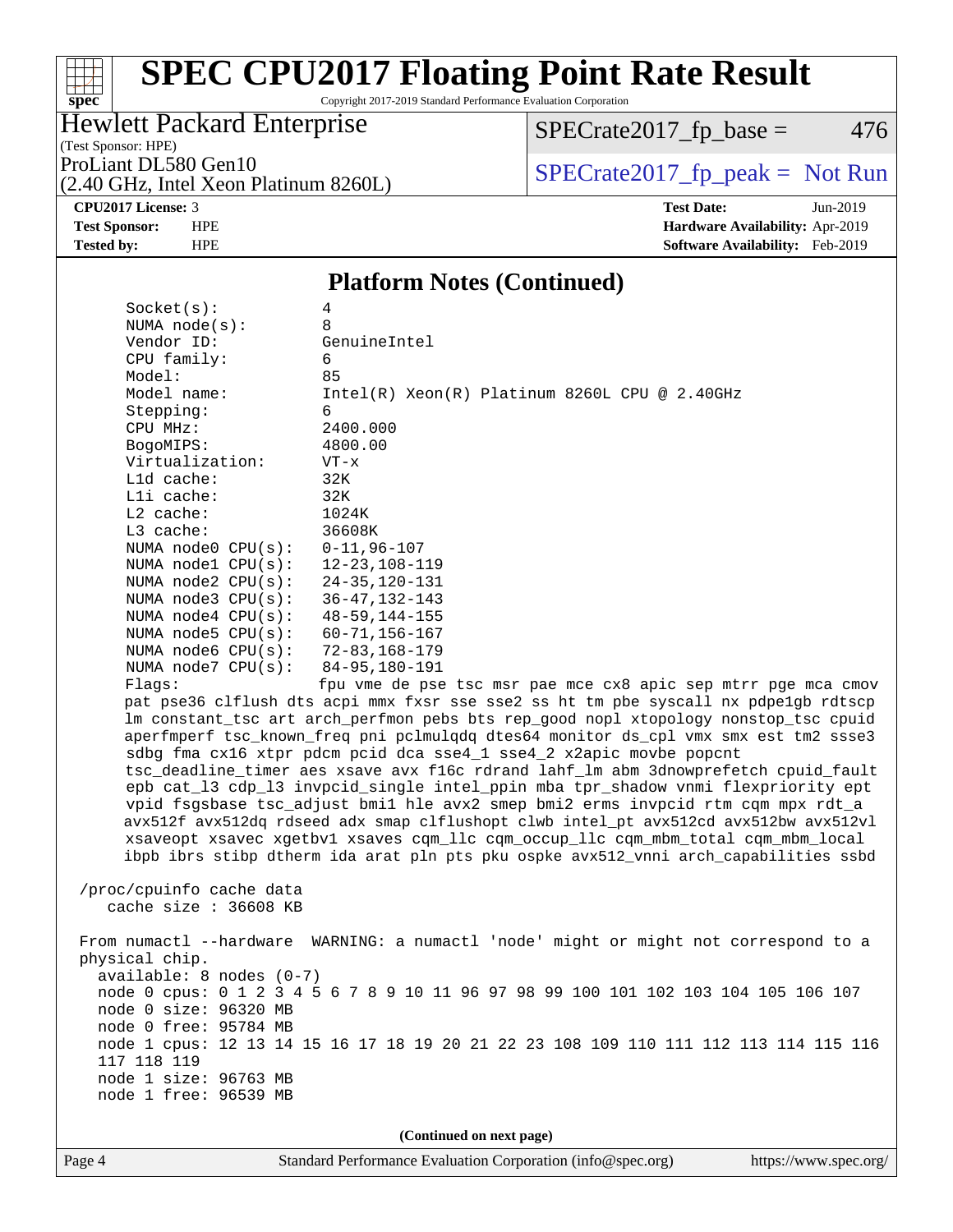# **[spec](http://www.spec.org/)**<sup>®</sup>

## **[SPEC CPU2017 Floating Point Rate Result](http://www.spec.org/auto/cpu2017/Docs/result-fields.html#SPECCPU2017FloatingPointRateResult)**

Copyright 2017-2019 Standard Performance Evaluation Corporation

## Hewlett Packard Enterprise

 $SPECTate2017<sub>fp</sub> base = 476$ 

## (Test Sponsor: HPE)

(2.40 GHz, Intel Xeon Platinum 8260L)

ProLiant DL580 Gen10  $SPECrate2017$  fp\_peak = Not Run

### **[CPU2017 License:](http://www.spec.org/auto/cpu2017/Docs/result-fields.html#CPU2017License)** 3 **[Test Date:](http://www.spec.org/auto/cpu2017/Docs/result-fields.html#TestDate)** Jun-2019 **[Test Sponsor:](http://www.spec.org/auto/cpu2017/Docs/result-fields.html#TestSponsor)** HPE **[Hardware Availability:](http://www.spec.org/auto/cpu2017/Docs/result-fields.html#HardwareAvailability)** Apr-2019 **[Tested by:](http://www.spec.org/auto/cpu2017/Docs/result-fields.html#Testedby)** HPE **[Software Availability:](http://www.spec.org/auto/cpu2017/Docs/result-fields.html#SoftwareAvailability)** Feb-2019

### **[Platform Notes \(Continued\)](http://www.spec.org/auto/cpu2017/Docs/result-fields.html#PlatformNotes)**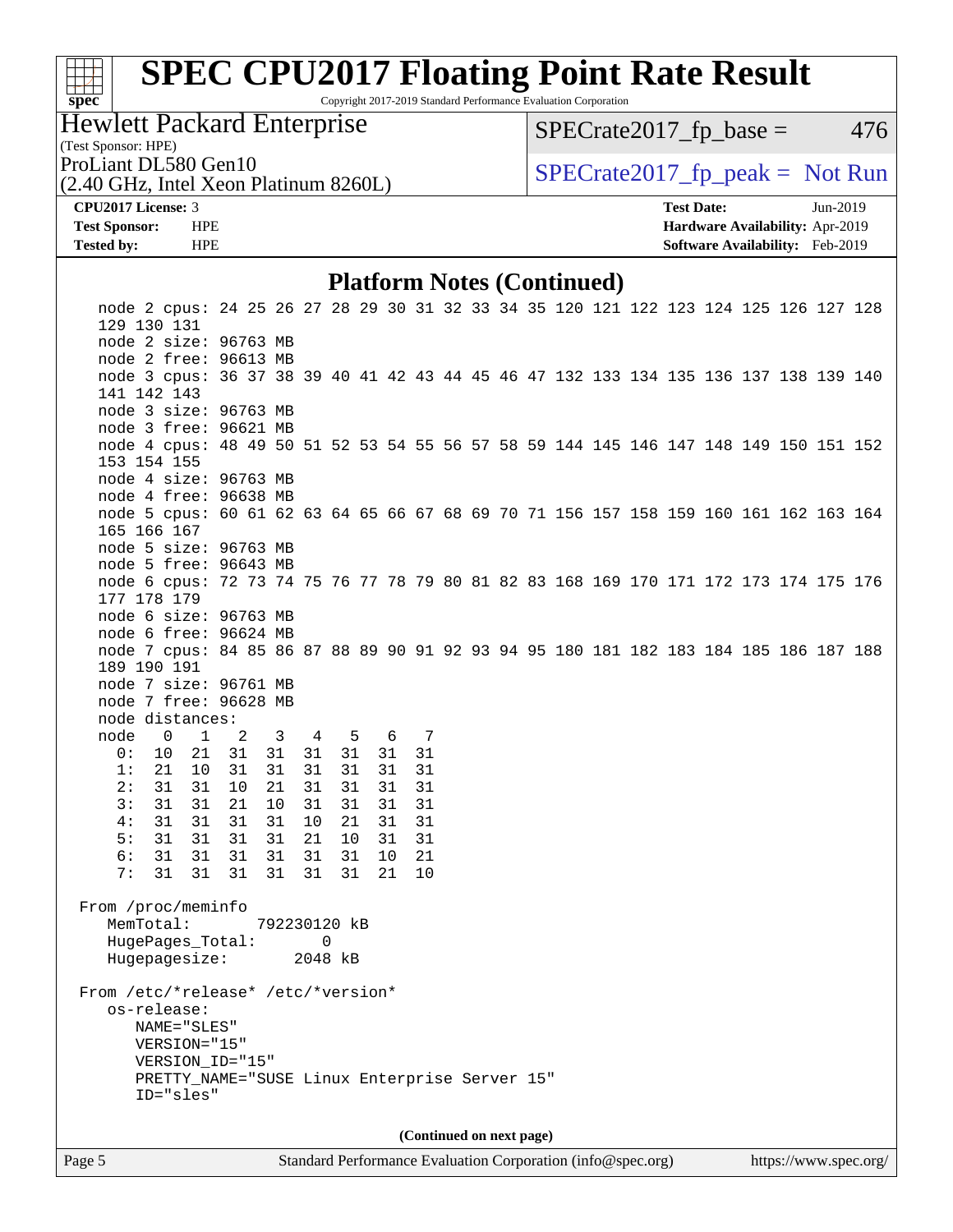Copyright 2017-2019 Standard Performance Evaluation Corporation

### Hewlett Packard Enterprise

(2.40 GHz, Intel Xeon Platinum 8260L)

 $SPECTate2017<sub>fp</sub> base = 476$ 

(Test Sponsor: HPE)

ProLiant DL580 Gen10  $SPECrate2017$  fp\_peak = Not Run

**[spec](http://www.spec.org/)**

ti h

**[CPU2017 License:](http://www.spec.org/auto/cpu2017/Docs/result-fields.html#CPU2017License)** 3 **[Test Date:](http://www.spec.org/auto/cpu2017/Docs/result-fields.html#TestDate)** Jun-2019 **[Test Sponsor:](http://www.spec.org/auto/cpu2017/Docs/result-fields.html#TestSponsor)** HPE **[Hardware Availability:](http://www.spec.org/auto/cpu2017/Docs/result-fields.html#HardwareAvailability)** Apr-2019 **[Tested by:](http://www.spec.org/auto/cpu2017/Docs/result-fields.html#Testedby)** HPE **[Software Availability:](http://www.spec.org/auto/cpu2017/Docs/result-fields.html#SoftwareAvailability)** Feb-2019

## **[Platform Notes \(Continued\)](http://www.spec.org/auto/cpu2017/Docs/result-fields.html#PlatformNotes)**

 ID\_LIKE="suse" ANSI\_COLOR="0;32" CPE\_NAME="cpe:/o:suse:sles:15"

uname -a:

 Linux dl580-sles15 4.12.14-23-default #1 SMP Tue May 29 21:04:44 UTC 2018 (cd0437b) x86\_64 x86\_64 x86\_64 GNU/Linux

Kernel self-reported vulnerability status:

 CVE-2017-5754 (Meltdown): Not affected CVE-2017-5753 (Spectre variant 1): Mitigation: \_\_user pointer sanitization CVE-2017-5715 (Spectre variant 2): Mitigation: Indirect Branch Restricted Speculation, IBPB, IBRS\_FW

run-level 3 Jun 26 16:04

 SPEC is set to: /home/cpu2017\_u2 Filesystem Type Size Used Avail Use% Mounted on /dev/sda2 btrfs 371G 87G 284G 24% /home

 Additional information from dmidecode follows. WARNING: Use caution when you interpret this section. The 'dmidecode' program reads system data which is "intended to allow hardware to be accurately determined", but the intent may not be met, as there are frequent changes to hardware, firmware, and the "DMTF SMBIOS" standard. BIOS HPE U34 04/19/2019 Memory:

 24x UNKNOWN NOT AVAILABLE 24x UNKNOWN NOT AVAILABLE 32 GB 2 rank 2933

(End of data from sysinfo program)

### **[Compiler Version Notes](http://www.spec.org/auto/cpu2017/Docs/result-fields.html#CompilerVersionNotes)**

|                                   | CC 519.1bm $r(base)$ 538.imagick $r(base)$ 544.nab $r(base)$                                                                                |                       |
|-----------------------------------|---------------------------------------------------------------------------------------------------------------------------------------------|-----------------------|
| Version 19.0.2.187 Build 20190117 | Intel(R) C Intel(R) 64 Compiler for applications running on Intel(R) 64,<br>Copyright (C) 1985-2019 Intel Corporation. All rights reserved. |                       |
|                                   | CXXC 508. namd $r(base)$ 510. parest $r(base)$                                                                                              |                       |
|                                   | Intel(R) $C++$ Intel(R) 64 Compiler for applications running on Intel(R) 64,                                                                |                       |
|                                   | (Continued on next page)                                                                                                                    |                       |
| Page 6                            | Standard Performance Evaluation Corporation (info@spec.org)                                                                                 | https://www.spec.org/ |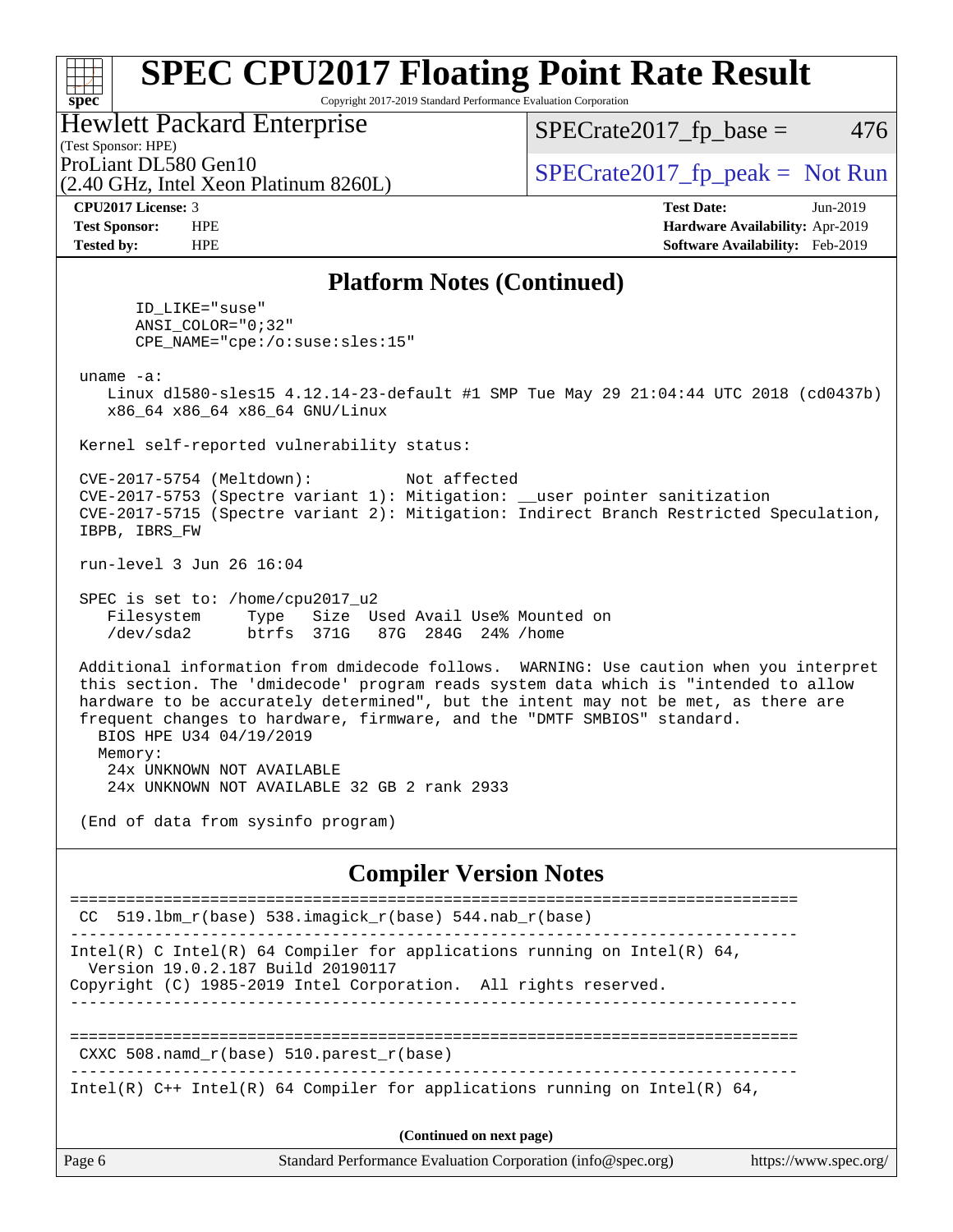| SI<br>۱t<br>U<br>Ľ |  |  |  |  |  |
|--------------------|--|--|--|--|--|

Copyright 2017-2019 Standard Performance Evaluation Corporation

Hewlett Packard Enterprise

 $SPECrate2017_fp\_base = 476$ 

(Test Sponsor: HPE) (2.40 GHz, Intel Xeon Platinum 8260L)

ProLiant DL580 Gen10<br>  $(2.40 \text{ GHz. Intel Yoon Plutium } 82601)$  [SPECrate2017\\_fp\\_peak =](http://www.spec.org/auto/cpu2017/Docs/result-fields.html#SPECrate2017fppeak) Not Run

**[CPU2017 License:](http://www.spec.org/auto/cpu2017/Docs/result-fields.html#CPU2017License)** 3 **[Test Date:](http://www.spec.org/auto/cpu2017/Docs/result-fields.html#TestDate)** Jun-2019 **[Test Sponsor:](http://www.spec.org/auto/cpu2017/Docs/result-fields.html#TestSponsor)** HPE **[Hardware Availability:](http://www.spec.org/auto/cpu2017/Docs/result-fields.html#HardwareAvailability)** Apr-2019 **[Tested by:](http://www.spec.org/auto/cpu2017/Docs/result-fields.html#Testedby)** HPE **[Software Availability:](http://www.spec.org/auto/cpu2017/Docs/result-fields.html#SoftwareAvailability)** Feb-2019

## **[Compiler Version Notes \(Continued\)](http://www.spec.org/auto/cpu2017/Docs/result-fields.html#CompilerVersionNotes)**

| Version 19.0.2.187 Build 20190117<br>Copyright (C) 1985-2019 Intel Corporation. All rights reserved.                                                                                                                                                                                                                                                                                                                                                                                                                                                                 |
|----------------------------------------------------------------------------------------------------------------------------------------------------------------------------------------------------------------------------------------------------------------------------------------------------------------------------------------------------------------------------------------------------------------------------------------------------------------------------------------------------------------------------------------------------------------------|
| CC 511.povray_r(base) 526.blender_r(base)                                                                                                                                                                                                                                                                                                                                                                                                                                                                                                                            |
| Intel(R) $C++$ Intel(R) 64 Compiler for applications running on Intel(R) 64,<br>Version 19.0.2.187 Build 20190117<br>Copyright (C) 1985-2019 Intel Corporation. All rights reserved.<br>Intel(R) C Intel(R) 64 Compiler for applications running on Intel(R) 64,<br>Version 19.0.2.187 Build 20190117<br>Copyright (C) 1985-2019 Intel Corporation. All rights reserved.<br>--------------------------------------                                                                                                                                                   |
| FC 507.cactuBSSN_r(base)                                                                                                                                                                                                                                                                                                                                                                                                                                                                                                                                             |
| Intel(R) $C++$ Intel(R) 64 Compiler for applications running on Intel(R) 64,<br>Version 19.0.2.187 Build 20190117<br>Copyright (C) 1985-2019 Intel Corporation. All rights reserved.<br>Intel(R) C Intel(R) 64 Compiler for applications running on Intel(R) 64,<br>Version 19.0.2.187 Build 20190117<br>Copyright (C) 1985-2019 Intel Corporation. All rights reserved.<br>$Intel(R)$ Fortran Intel(R) 64 Compiler for applications running on Intel(R)<br>64, Version 19.0.2.187 Build 20190117<br>Copyright (C) 1985-2019 Intel Corporation. All rights reserved. |
| $FC 503.bwaves_r(base) 549.fotonik3d_r(base) 554.roms_r(base)$                                                                                                                                                                                                                                                                                                                                                                                                                                                                                                       |
| $Intel(R)$ Fortran Intel(R) 64 Compiler for applications running on Intel(R)<br>64, Version 19.0.2.187 Build 20190117<br>Copyright (C) 1985-2019 Intel Corporation. All rights reserved.                                                                                                                                                                                                                                                                                                                                                                             |
| $CC$ 521.wrf_r(base) 527.cam4_r(base)                                                                                                                                                                                                                                                                                                                                                                                                                                                                                                                                |
| $Intel(R)$ Fortran Intel(R) 64 Compiler for applications running on Intel(R)<br>64, Version 19.0.2.187 Build 20190117<br>Copyright (C) 1985-2019 Intel Corporation. All rights reserved.<br>$Intel(R)$ C Intel(R) 64 Compiler for applications running on Intel(R) 64,<br>Version 19.0.2.187 Build 20190117<br>Copyright (C) 1985-2019 Intel Corporation. All rights reserved.                                                                                                                                                                                       |
|                                                                                                                                                                                                                                                                                                                                                                                                                                                                                                                                                                      |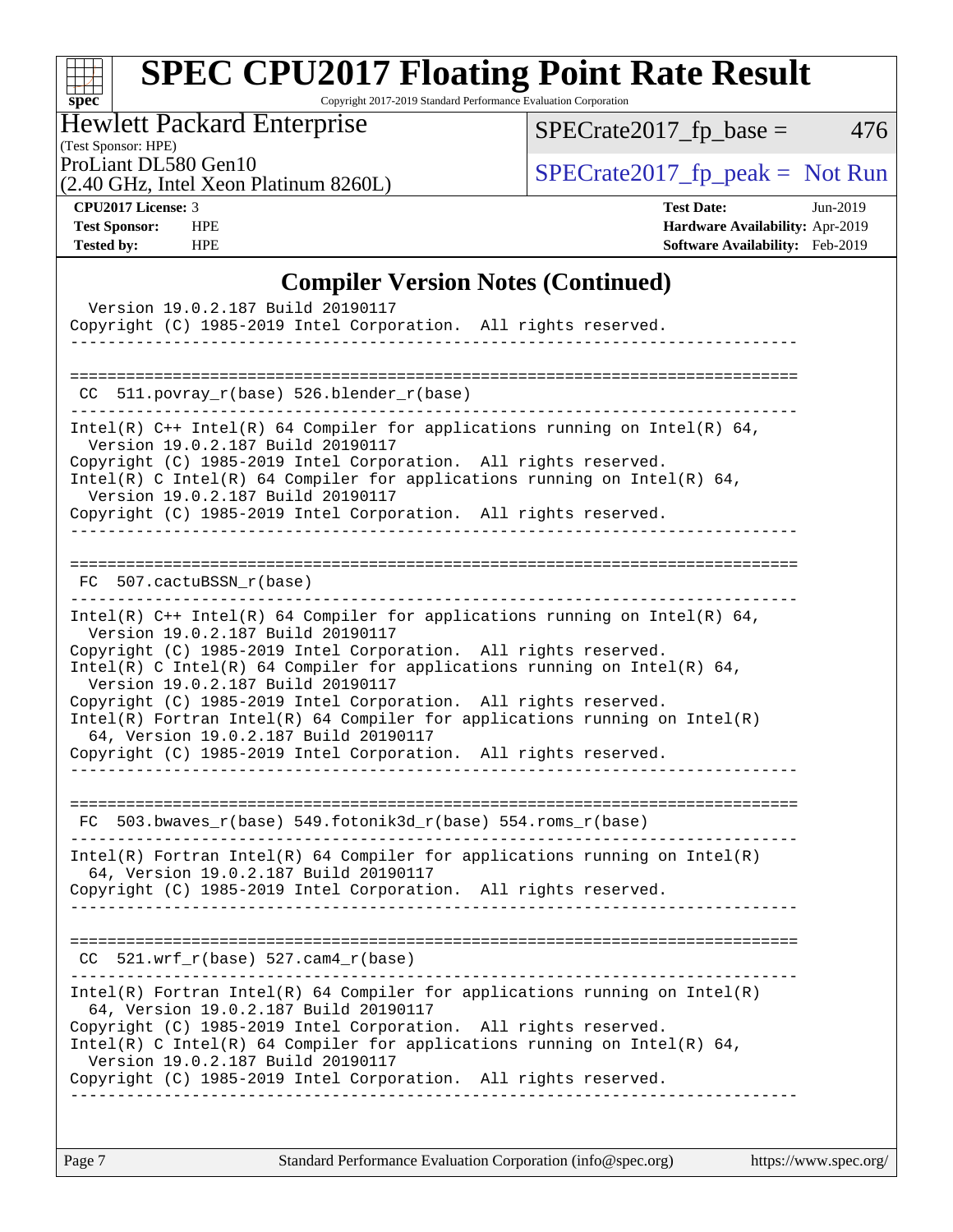## $\pm\pm\tau$ **[spec](http://www.spec.org/)**

## **[SPEC CPU2017 Floating Point Rate Result](http://www.spec.org/auto/cpu2017/Docs/result-fields.html#SPECCPU2017FloatingPointRateResult)**

Copyright 2017-2019 Standard Performance Evaluation Corporation

### (Test Sponsor: HPE) Hewlett Packard Enterprise

 $SPECTate2017<sub>fp</sub> base = 476$ 

(2.40 GHz, Intel Xeon Platinum 8260L)

ProLiant DL580 Gen10  $SPECrate2017$  fp\_peak = Not Run

**[CPU2017 License:](http://www.spec.org/auto/cpu2017/Docs/result-fields.html#CPU2017License)** 3 **[Test Date:](http://www.spec.org/auto/cpu2017/Docs/result-fields.html#TestDate)** Jun-2019 **[Test Sponsor:](http://www.spec.org/auto/cpu2017/Docs/result-fields.html#TestSponsor)** HPE **[Hardware Availability:](http://www.spec.org/auto/cpu2017/Docs/result-fields.html#HardwareAvailability)** Apr-2019 **[Tested by:](http://www.spec.org/auto/cpu2017/Docs/result-fields.html#Testedby)** HPE **[Software Availability:](http://www.spec.org/auto/cpu2017/Docs/result-fields.html#SoftwareAvailability)** Feb-2019

## **[Base Compiler Invocation](http://www.spec.org/auto/cpu2017/Docs/result-fields.html#BaseCompilerInvocation)**

[C benchmarks](http://www.spec.org/auto/cpu2017/Docs/result-fields.html#Cbenchmarks): [icc -m64 -std=c11](http://www.spec.org/cpu2017/results/res2019q3/cpu2017-20190709-16147.flags.html#user_CCbase_intel_icc_64bit_c11_33ee0cdaae7deeeab2a9725423ba97205ce30f63b9926c2519791662299b76a0318f32ddfffdc46587804de3178b4f9328c46fa7c2b0cd779d7a61945c91cd35)

[C++ benchmarks](http://www.spec.org/auto/cpu2017/Docs/result-fields.html#CXXbenchmarks): [icpc -m64](http://www.spec.org/cpu2017/results/res2019q3/cpu2017-20190709-16147.flags.html#user_CXXbase_intel_icpc_64bit_4ecb2543ae3f1412ef961e0650ca070fec7b7afdcd6ed48761b84423119d1bf6bdf5cad15b44d48e7256388bc77273b966e5eb805aefd121eb22e9299b2ec9d9)

[Fortran benchmarks:](http://www.spec.org/auto/cpu2017/Docs/result-fields.html#Fortranbenchmarks) [ifort -m64](http://www.spec.org/cpu2017/results/res2019q3/cpu2017-20190709-16147.flags.html#user_FCbase_intel_ifort_64bit_24f2bb282fbaeffd6157abe4f878425411749daecae9a33200eee2bee2fe76f3b89351d69a8130dd5949958ce389cf37ff59a95e7a40d588e8d3a57e0c3fd751)

[Benchmarks using both Fortran and C](http://www.spec.org/auto/cpu2017/Docs/result-fields.html#BenchmarksusingbothFortranandC): [ifort -m64](http://www.spec.org/cpu2017/results/res2019q3/cpu2017-20190709-16147.flags.html#user_CC_FCbase_intel_ifort_64bit_24f2bb282fbaeffd6157abe4f878425411749daecae9a33200eee2bee2fe76f3b89351d69a8130dd5949958ce389cf37ff59a95e7a40d588e8d3a57e0c3fd751) [icc -m64 -std=c11](http://www.spec.org/cpu2017/results/res2019q3/cpu2017-20190709-16147.flags.html#user_CC_FCbase_intel_icc_64bit_c11_33ee0cdaae7deeeab2a9725423ba97205ce30f63b9926c2519791662299b76a0318f32ddfffdc46587804de3178b4f9328c46fa7c2b0cd779d7a61945c91cd35)

[Benchmarks using both C and C++:](http://www.spec.org/auto/cpu2017/Docs/result-fields.html#BenchmarksusingbothCandCXX) [icpc -m64](http://www.spec.org/cpu2017/results/res2019q3/cpu2017-20190709-16147.flags.html#user_CC_CXXbase_intel_icpc_64bit_4ecb2543ae3f1412ef961e0650ca070fec7b7afdcd6ed48761b84423119d1bf6bdf5cad15b44d48e7256388bc77273b966e5eb805aefd121eb22e9299b2ec9d9) [icc -m64 -std=c11](http://www.spec.org/cpu2017/results/res2019q3/cpu2017-20190709-16147.flags.html#user_CC_CXXbase_intel_icc_64bit_c11_33ee0cdaae7deeeab2a9725423ba97205ce30f63b9926c2519791662299b76a0318f32ddfffdc46587804de3178b4f9328c46fa7c2b0cd779d7a61945c91cd35)

[Benchmarks using Fortran, C, and C++](http://www.spec.org/auto/cpu2017/Docs/result-fields.html#BenchmarksusingFortranCandCXX): [icpc -m64](http://www.spec.org/cpu2017/results/res2019q3/cpu2017-20190709-16147.flags.html#user_CC_CXX_FCbase_intel_icpc_64bit_4ecb2543ae3f1412ef961e0650ca070fec7b7afdcd6ed48761b84423119d1bf6bdf5cad15b44d48e7256388bc77273b966e5eb805aefd121eb22e9299b2ec9d9) [icc -m64 -std=c11](http://www.spec.org/cpu2017/results/res2019q3/cpu2017-20190709-16147.flags.html#user_CC_CXX_FCbase_intel_icc_64bit_c11_33ee0cdaae7deeeab2a9725423ba97205ce30f63b9926c2519791662299b76a0318f32ddfffdc46587804de3178b4f9328c46fa7c2b0cd779d7a61945c91cd35) [ifort -m64](http://www.spec.org/cpu2017/results/res2019q3/cpu2017-20190709-16147.flags.html#user_CC_CXX_FCbase_intel_ifort_64bit_24f2bb282fbaeffd6157abe4f878425411749daecae9a33200eee2bee2fe76f3b89351d69a8130dd5949958ce389cf37ff59a95e7a40d588e8d3a57e0c3fd751)

## **[Base Portability Flags](http://www.spec.org/auto/cpu2017/Docs/result-fields.html#BasePortabilityFlags)**

 503.bwaves\_r: [-DSPEC\\_LP64](http://www.spec.org/cpu2017/results/res2019q3/cpu2017-20190709-16147.flags.html#suite_basePORTABILITY503_bwaves_r_DSPEC_LP64) 507.cactuBSSN\_r: [-DSPEC\\_LP64](http://www.spec.org/cpu2017/results/res2019q3/cpu2017-20190709-16147.flags.html#suite_basePORTABILITY507_cactuBSSN_r_DSPEC_LP64) 508.namd\_r: [-DSPEC\\_LP64](http://www.spec.org/cpu2017/results/res2019q3/cpu2017-20190709-16147.flags.html#suite_basePORTABILITY508_namd_r_DSPEC_LP64) 510.parest\_r: [-DSPEC\\_LP64](http://www.spec.org/cpu2017/results/res2019q3/cpu2017-20190709-16147.flags.html#suite_basePORTABILITY510_parest_r_DSPEC_LP64) 511.povray\_r: [-DSPEC\\_LP64](http://www.spec.org/cpu2017/results/res2019q3/cpu2017-20190709-16147.flags.html#suite_basePORTABILITY511_povray_r_DSPEC_LP64) 519.lbm\_r: [-DSPEC\\_LP64](http://www.spec.org/cpu2017/results/res2019q3/cpu2017-20190709-16147.flags.html#suite_basePORTABILITY519_lbm_r_DSPEC_LP64) 521.wrf\_r: [-DSPEC\\_LP64](http://www.spec.org/cpu2017/results/res2019q3/cpu2017-20190709-16147.flags.html#suite_basePORTABILITY521_wrf_r_DSPEC_LP64) [-DSPEC\\_CASE\\_FLAG](http://www.spec.org/cpu2017/results/res2019q3/cpu2017-20190709-16147.flags.html#b521.wrf_r_baseCPORTABILITY_DSPEC_CASE_FLAG) [-convert big\\_endian](http://www.spec.org/cpu2017/results/res2019q3/cpu2017-20190709-16147.flags.html#user_baseFPORTABILITY521_wrf_r_convert_big_endian_c3194028bc08c63ac5d04de18c48ce6d347e4e562e8892b8bdbdc0214820426deb8554edfa529a3fb25a586e65a3d812c835984020483e7e73212c4d31a38223) 526.blender\_r: [-DSPEC\\_LP64](http://www.spec.org/cpu2017/results/res2019q3/cpu2017-20190709-16147.flags.html#suite_basePORTABILITY526_blender_r_DSPEC_LP64) [-DSPEC\\_LINUX](http://www.spec.org/cpu2017/results/res2019q3/cpu2017-20190709-16147.flags.html#b526.blender_r_baseCPORTABILITY_DSPEC_LINUX) [-funsigned-char](http://www.spec.org/cpu2017/results/res2019q3/cpu2017-20190709-16147.flags.html#user_baseCPORTABILITY526_blender_r_force_uchar_40c60f00ab013830e2dd6774aeded3ff59883ba5a1fc5fc14077f794d777847726e2a5858cbc7672e36e1b067e7e5c1d9a74f7176df07886a243d7cc18edfe67) 527.cam4\_r: [-DSPEC\\_LP64](http://www.spec.org/cpu2017/results/res2019q3/cpu2017-20190709-16147.flags.html#suite_basePORTABILITY527_cam4_r_DSPEC_LP64) [-DSPEC\\_CASE\\_FLAG](http://www.spec.org/cpu2017/results/res2019q3/cpu2017-20190709-16147.flags.html#b527.cam4_r_baseCPORTABILITY_DSPEC_CASE_FLAG) 538.imagick\_r: [-DSPEC\\_LP64](http://www.spec.org/cpu2017/results/res2019q3/cpu2017-20190709-16147.flags.html#suite_basePORTABILITY538_imagick_r_DSPEC_LP64) 544.nab\_r: [-DSPEC\\_LP64](http://www.spec.org/cpu2017/results/res2019q3/cpu2017-20190709-16147.flags.html#suite_basePORTABILITY544_nab_r_DSPEC_LP64) 549.fotonik3d\_r: [-DSPEC\\_LP64](http://www.spec.org/cpu2017/results/res2019q3/cpu2017-20190709-16147.flags.html#suite_basePORTABILITY549_fotonik3d_r_DSPEC_LP64) 554.roms\_r: [-DSPEC\\_LP64](http://www.spec.org/cpu2017/results/res2019q3/cpu2017-20190709-16147.flags.html#suite_basePORTABILITY554_roms_r_DSPEC_LP64)

## **[Base Optimization Flags](http://www.spec.org/auto/cpu2017/Docs/result-fields.html#BaseOptimizationFlags)**

[C benchmarks](http://www.spec.org/auto/cpu2017/Docs/result-fields.html#Cbenchmarks):

[-xCORE-AVX2](http://www.spec.org/cpu2017/results/res2019q3/cpu2017-20190709-16147.flags.html#user_CCbase_f-xCORE-AVX2) [-ipo](http://www.spec.org/cpu2017/results/res2019q3/cpu2017-20190709-16147.flags.html#user_CCbase_f-ipo) [-O3](http://www.spec.org/cpu2017/results/res2019q3/cpu2017-20190709-16147.flags.html#user_CCbase_f-O3) [-no-prec-div](http://www.spec.org/cpu2017/results/res2019q3/cpu2017-20190709-16147.flags.html#user_CCbase_f-no-prec-div) [-qopt-prefetch](http://www.spec.org/cpu2017/results/res2019q3/cpu2017-20190709-16147.flags.html#user_CCbase_f-qopt-prefetch) [-ffinite-math-only](http://www.spec.org/cpu2017/results/res2019q3/cpu2017-20190709-16147.flags.html#user_CCbase_f_finite_math_only_cb91587bd2077682c4b38af759c288ed7c732db004271a9512da14a4f8007909a5f1427ecbf1a0fb78ff2a814402c6114ac565ca162485bbcae155b5e4258871) [-qopt-mem-layout-trans=4](http://www.spec.org/cpu2017/results/res2019q3/cpu2017-20190709-16147.flags.html#user_CCbase_f-qopt-mem-layout-trans_fa39e755916c150a61361b7846f310bcdf6f04e385ef281cadf3647acec3f0ae266d1a1d22d972a7087a248fd4e6ca390a3634700869573d231a252c784941a8)

[C++ benchmarks:](http://www.spec.org/auto/cpu2017/Docs/result-fields.html#CXXbenchmarks) [-xCORE-AVX2](http://www.spec.org/cpu2017/results/res2019q3/cpu2017-20190709-16147.flags.html#user_CXXbase_f-xCORE-AVX2) [-ipo](http://www.spec.org/cpu2017/results/res2019q3/cpu2017-20190709-16147.flags.html#user_CXXbase_f-ipo) [-O3](http://www.spec.org/cpu2017/results/res2019q3/cpu2017-20190709-16147.flags.html#user_CXXbase_f-O3) [-no-prec-div](http://www.spec.org/cpu2017/results/res2019q3/cpu2017-20190709-16147.flags.html#user_CXXbase_f-no-prec-div) [-qopt-prefetch](http://www.spec.org/cpu2017/results/res2019q3/cpu2017-20190709-16147.flags.html#user_CXXbase_f-qopt-prefetch) [-ffinite-math-only](http://www.spec.org/cpu2017/results/res2019q3/cpu2017-20190709-16147.flags.html#user_CXXbase_f_finite_math_only_cb91587bd2077682c4b38af759c288ed7c732db004271a9512da14a4f8007909a5f1427ecbf1a0fb78ff2a814402c6114ac565ca162485bbcae155b5e4258871)

**(Continued on next page)**

| Page 8 |  |
|--------|--|
|--------|--|

Page 8 Standard Performance Evaluation Corporation [\(info@spec.org\)](mailto:info@spec.org) <https://www.spec.org/>